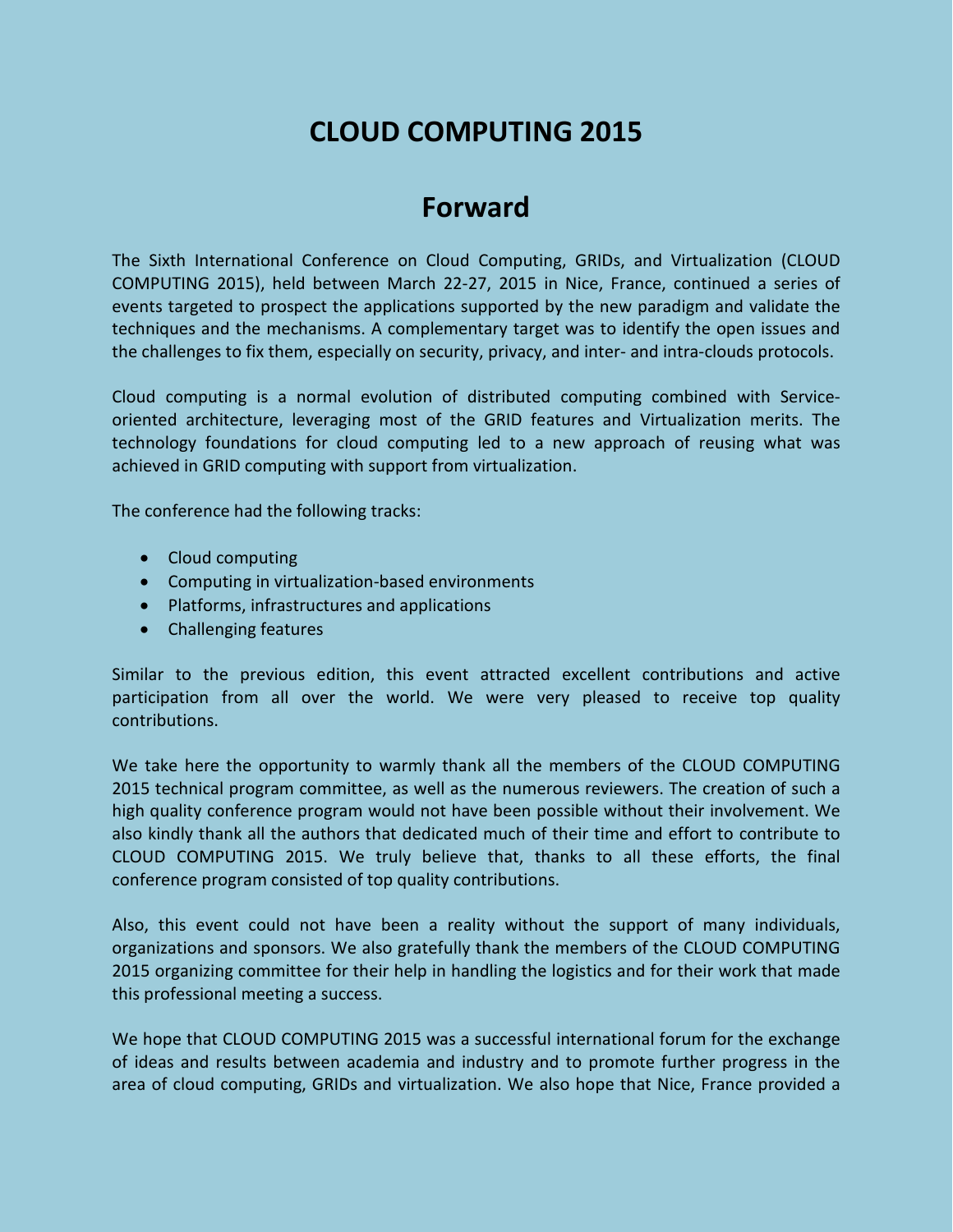pleasant environment during the conference and everyone saved some time to enjoy the charm of the city.

## **CLOUD COMPUTING 2015 Chairs**

### **CLOUD COMPUTING 2015 Advisory Chairs**

Jaime Lloret Mauri, Polytechnic University of Valencia, Spain Wolf Zimmermann, Martin-Luther University Halle-Wittenberg, Germany Yong Woo Lee, University of Seoul, Korea Alain April, École de Technologie Supérieure - Montreal, Canada Aaron McConnell, University of Ulster, UK Christoph Reich, Furtwangen University, Germany

### **CLOUD COMPUTING 2015 Industry/Research Chairs**

Wolfgang Gentzsch, The UberCloud, Germany Tony Shan, Keane Inc., USA Donglin Xia, Microsoft Corporation, USA Laura Moore, SAP, UK Anna Schwanengel, Siemens AG, Germany Atsuji Sekiguchi, Fujitsu Laboratories Ltd., Japan

#### **COULD COMPUTING 2015 Special Area Chairs**

#### **Security**

Aljosa Pasic, ATOS Research, Spain Chih-Cheng Hung, Southern Polytechnic State University - Marietta, USA

#### **GRID**

Jorge Ejarque, Barcelona Supercomputing Center, Spain Javier Diaz-Montes, Rutgers University, USA Nam Beng Tan, Nanyang Polytechnic, Singapore

#### **Autonomic computing**

Ivan Rodero, Rutgers the State University of New Jersey/NSF Center for Autonomic Computing, USA Hong Zhu, Oxford Brookes University, UK

#### **Service-oriented**

Qi Yu, Rochester Institute of Technology, USA